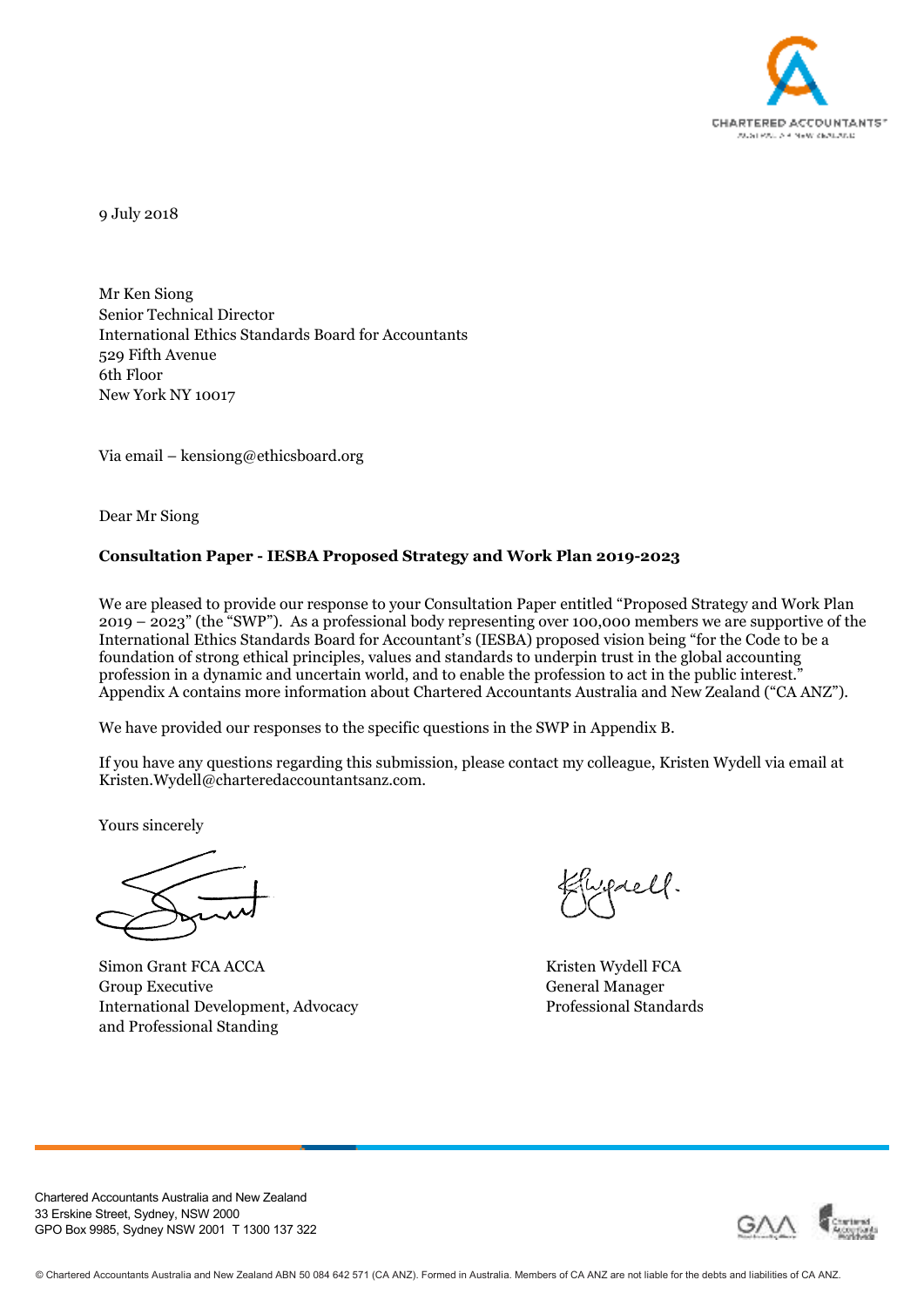# **Appendix A**

#### **About us**

Chartered Accountants Australia and New Zealand is made up of over 100,000 diverse, talented and financially astute professionals who utilise their skills every day to make a difference for businesses the world over.

Members of Chartered Accountants Australia and New Zealand are known for professional integrity, principled judgement and financial discipline, and a forward-looking approach to business. We focus on the education and lifelong learning of members, and engage in advocacy and thought leadership in areas that impact the economy and domestic and international capital markets.

We are represented on the Board of the International Federation of Accountants, and are connected globally through the 800,000-strong Global Accounting Alliance and Chartered Accountants Worldwide which brings together leading Institutes in Australia, England and Wales, Ireland, New Zealand, Scotland and South Africa to support and promote over 320,000 Chartered Accountants in more than 180 countries.



charteredaccountantsanz.com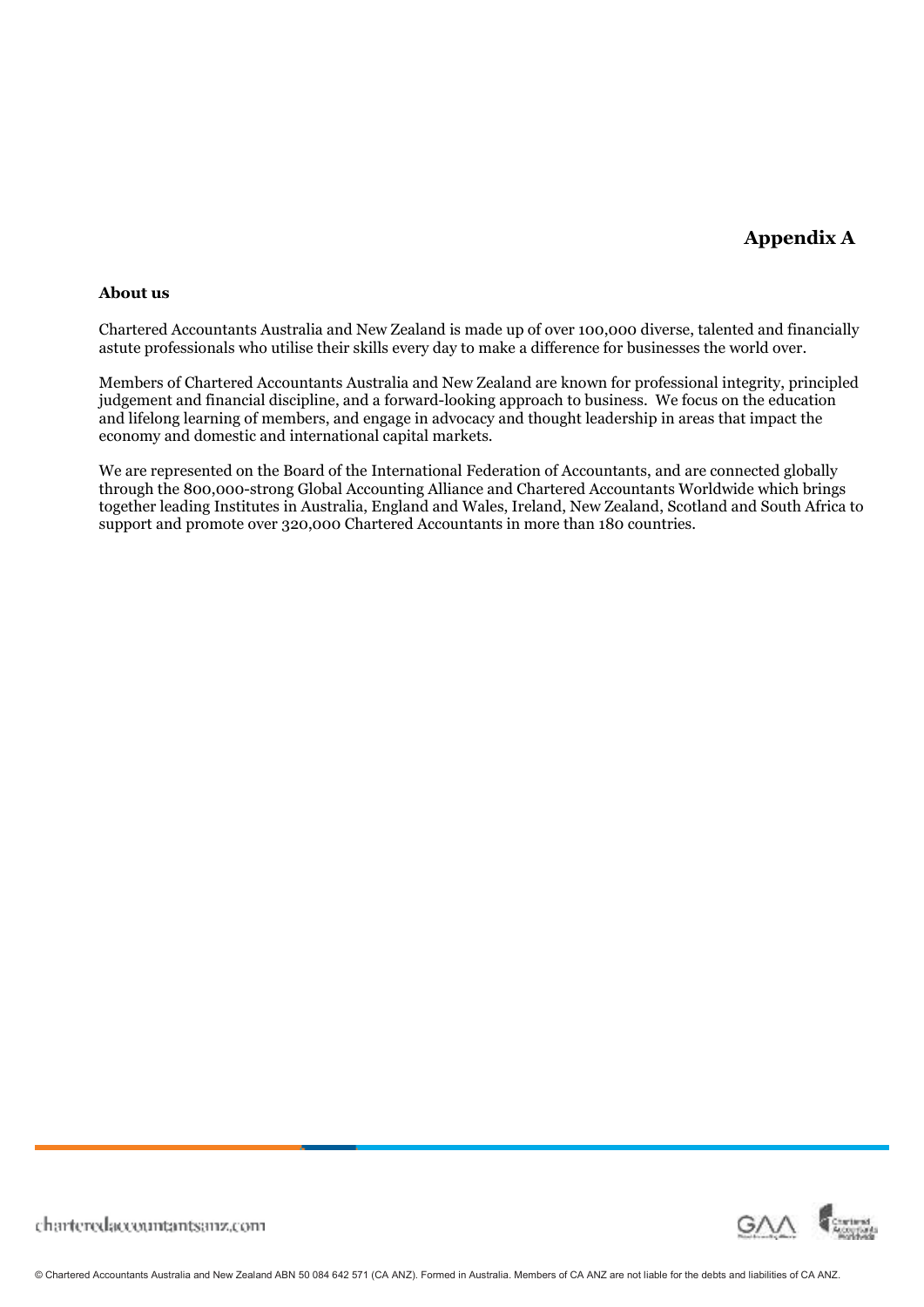# **Appendix B**

#### **Responses to IESBA's Questions**

#### **1. Do you agree with the proposed criteria for the IESBA to determine its actions and priorities over the strategy period?**

We are supportive of the proposed criteria for IESBA to determine its actions or priorities, however these decisions need to be evidence based.

We note your paragraphs 31 to 35 discuss factors that affect the timelines within the work plan. CA ANZ strongly encourages IESBA to assess its resourcing and processes so as to identify opportunities to improve the timeliness of the completion of projects. If projects can be completed in a timely manner IESBA will be better placed to achieve its vision.

We believe that the time lines for many of the projects in Appendix 2 of the SWP are too long and IESBA needs to identify ways it can better balance due process, consultation and timeliness. Specific examples are included in the table below.

| <b>Project name</b>                             | <b>Start</b>        | <b>Finish</b> | <b>Project length</b> |
|-------------------------------------------------|---------------------|---------------|-----------------------|
| Trends in Technology                            | Q <sub>2</sub> 2018 | 2022          | 4 years               |
| Materiality                                     | 01 2021             | 02 2023       | 2.5 years             |
| Documentation                                   | Q3 2023             | 2026          | $2.5 - 3$ years       |
| Post implementation review of restructured Code | 02 2023             | Q4 2024       | 1.5 years             |

## **2. Do you support the actions that have been identified with respect to each strategic theme? If not, please explain why.**

We are supportive of the actions identified by IESBA. At paragraph 28 reference is made to working with the IFAC PAIB Committee. We encourage this as we believe some PAIB may lack awareness of the International Code of Ethics for Professional Accountants (including International Independence Standards) ("the Code"). We are currently exploring a project to increase awareness of the ethical obligations and support available of and for our members in business.

The Code is a principles based standard. Whilst we understand that providing greater guidance on the concept of materiality (paragraphs 59-63) may result in more consistent application of the Code we urge IESBA to ensure they do not replace the concept of materiality with prescriptive rules.

At paragraph 67 reference is made to the Code's documentation provisions. We again urge IESBA to exercise caution in this matter. Documentation is not an ethical requirement but evidence of compliance with ethical requirements. The nature and extent of documentation a professional accountant needs to prepare as evidence of their compliance with the Code is a matter for the professional accountant, their employer or local regulators to establish. In many circumstances it may be a legal matter.



charteredaccountantsanz.com